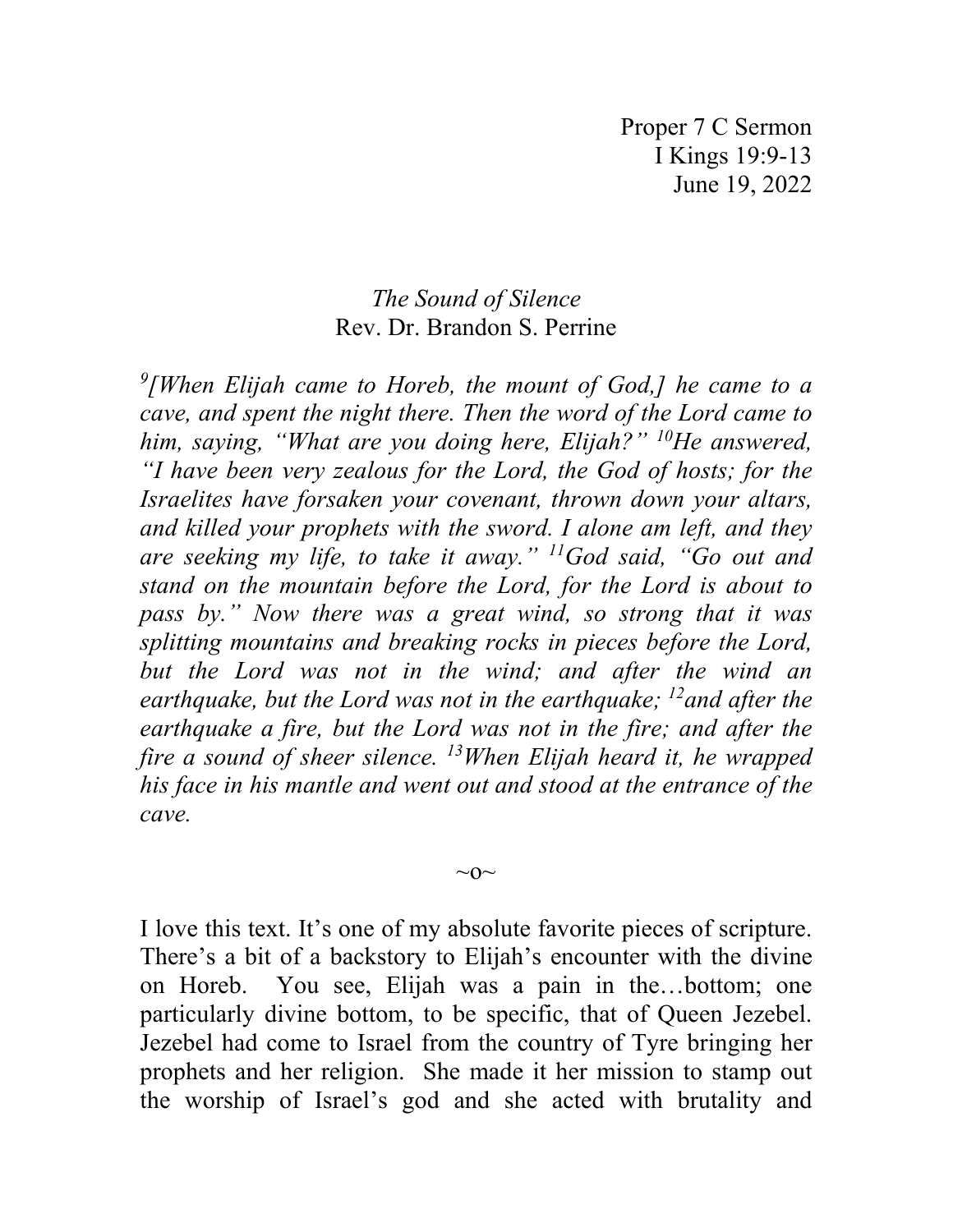decisiveness. The queen was unpopular with Israel's people, to put it mildly, but she played first fiddle in the royal household.

In the Hebrew Bible, Elijah's story began when he announced to Jezebel's husband, the king, that a famine would come to the land and no rain would fall until Elijah himself gave the command. Then, he fled to the wilderness where he was brought food daily by ravens. After a time, he went and stayed with a widow and her son. As if by magic, the widow's meager grain and oil stores never ran out while Elijah was with her. Tragically, the widow's son died, but there are benefits to having a prophet in the house. Elijah brought the boy back to life.

After three years of drought and famine, Elijah challenged the queen's prophets to a showdown on Mt. Carmel. 850 of them accepted the challenge to see whose deity would consume the offering they presented—Jezebel's god or Elijah's. As you might guess, Elijah won and the queen's prophets were promptly… eliminated by Elijah and the onlookers. This did not sit well with Jezebel and on threat of death, Elijah fled into the wilderness for his life. There, he received heavenly instructions to go and wait for God on Mt. Horeb, the very place where Moses was believed to have met with God to receive the Ten Commandments.

I share this backstory with you this morning because it becomes fairly clear to see that Elijah was not a man of great subtlety. The windstorm, or the earthquake, or the fire all seem more his style, his language, and more likely to get his attention. "But," the text says, "the Lord was not in the wind . . . in the earthquake . . . in the fire." Then, there was a sound of sheer silence. And when Elijah heard it, he covered his face and went out into the presence of his god.

I've heard teachers say that when the students in a classroom get particularly unruly, the best way to regain control is not by raising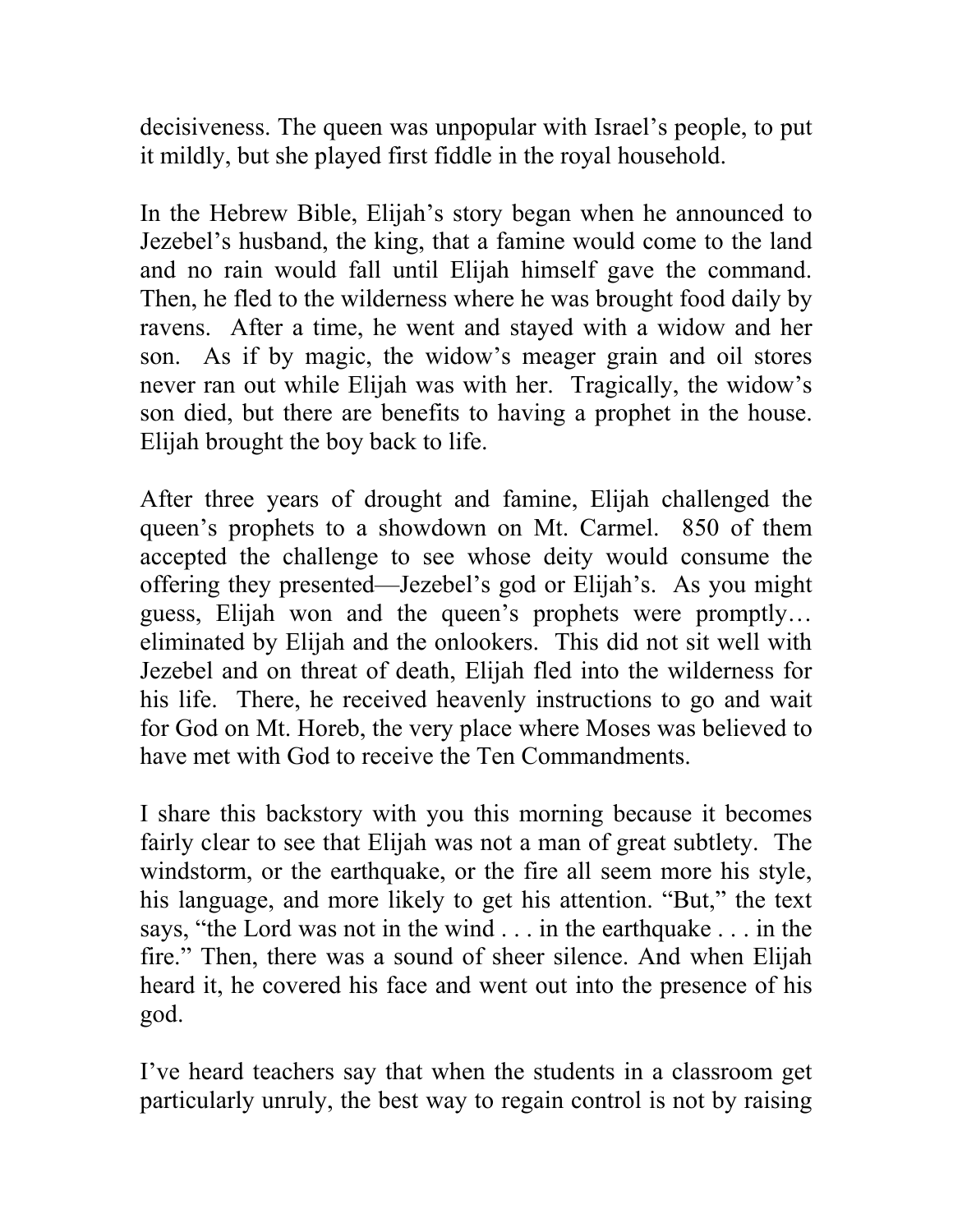one's voice, but by lowering it. Speak in a whisper and they will strain to hear. Perhaps that was the divine strategy with Elijah. What strategy, I wonder, would work best with us.

Amidst the clamor of our lives, the endless debating of politicians, the screaming of impassioned masses, the cries of parents for slain children, the prognostication of economic recession, the omnipresent threat of war, we may wonder how the divine comes to us. We may ask: "Where is the divine in all this? Where is God?"

We are not wrong to ask. This was the cry of the biblical Job when his property, his family, and his health were gone in the blink of an eye. In anguish he called out, "Look, God passes by me, and I do not see them; they move on, but I do not perceive them," (Job 9:11). This was the cry of the psalmist, over and over again in the wake of personal and national tragedy. They prayed, "Out of the depths I cry to you, O LORD. Lord, hear my voice!" (Psalm 130:1). This was the cry Jesus himself asked while hanging on his cross. "*Eloi, Eloi, lema sabachthani*?" he pleaded. "My God, my God, why have you forsaken me?" (Mark 15:34). Like them, like so many others, we may wonder: "Where is God in all of this?

Elijah's encounter may offer us an answer, or at least the beginning of an answer. Perhaps, we will *not* hear God amidst the debating, the screaming, the cries, the prognostication, the threats. Perhaps, like Elijah, we *will* experience the divine elsewhere—in a still, small voice; in the sound of sheer silence. To go a step further, perhaps our charge is to *be* the divine voice whispering into the clamor a message of real unity, a message of reconciliation, a message of comfort, a message of hope, a message of peace. Perhaps, we, like the students in an unruly classroom, simply need to listen to hear those divine messages uttered by children, by neighbors, by people on the margins, by people around the world. Perhaps that is where God *is*, in the midst of all of this.